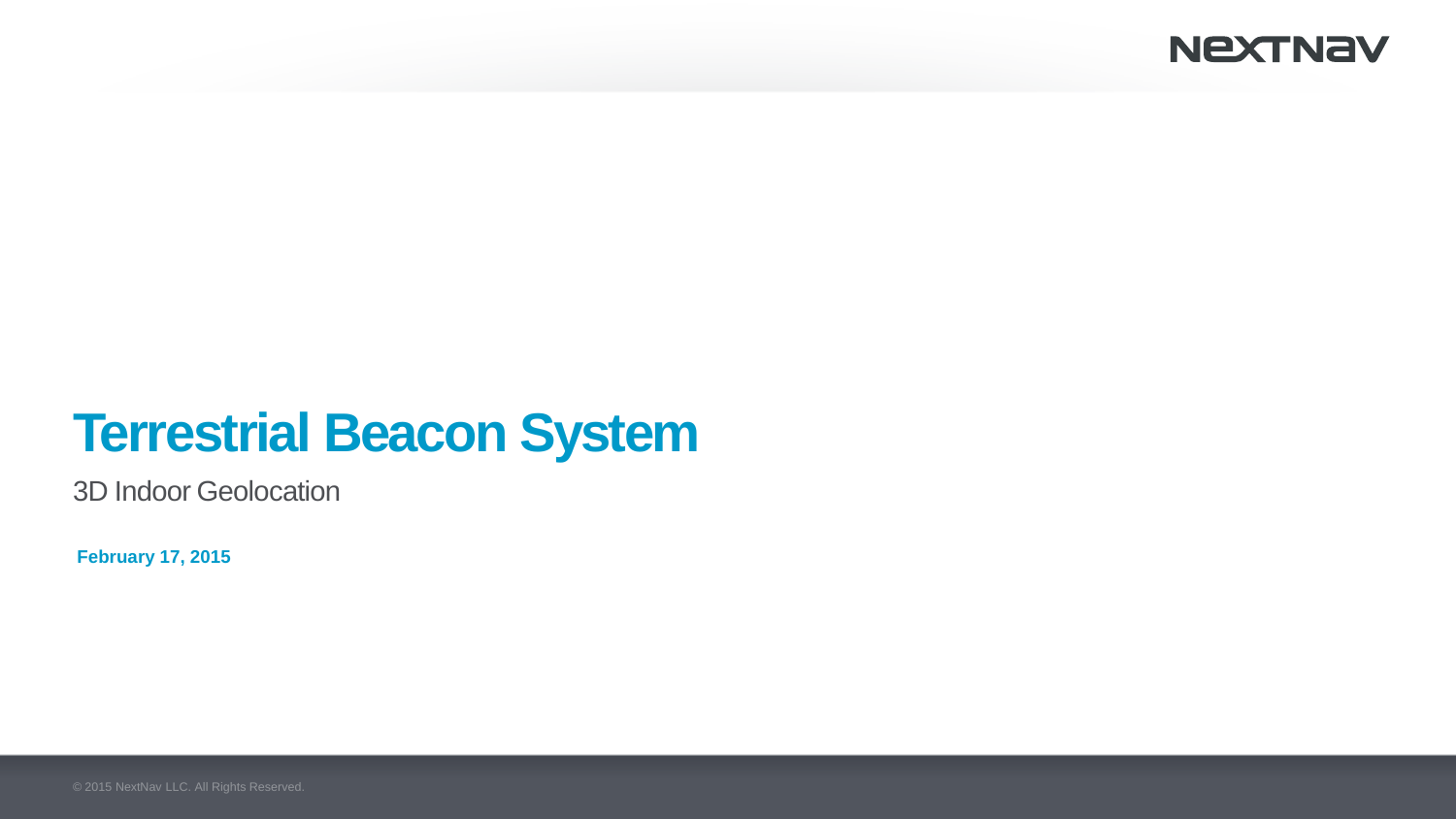## **NextNav Overview**

## **NEXTNAV**

**Positioning Network Operator**



- 3D location service offered metro-wide
- Dedicated to positioning using proven Terrestrial Beacon System technology
- GPS-like performance, indoors

#### **Supporting Assets in Place Multi-Use System**



- Nationwide spectrum licenses (93% POP coverage)
- Initial network deployments across 47 CMAs
- Technology is becoming an open standard (ICD published, 3GPP and OMA work underway)



- Overlay system can be used by many applications and networks – efficient economics
- Ideal for E911, public safety, mission-critical and critical infrastructure applications
- Also supports consumer, enterprise and precision timing applications, among others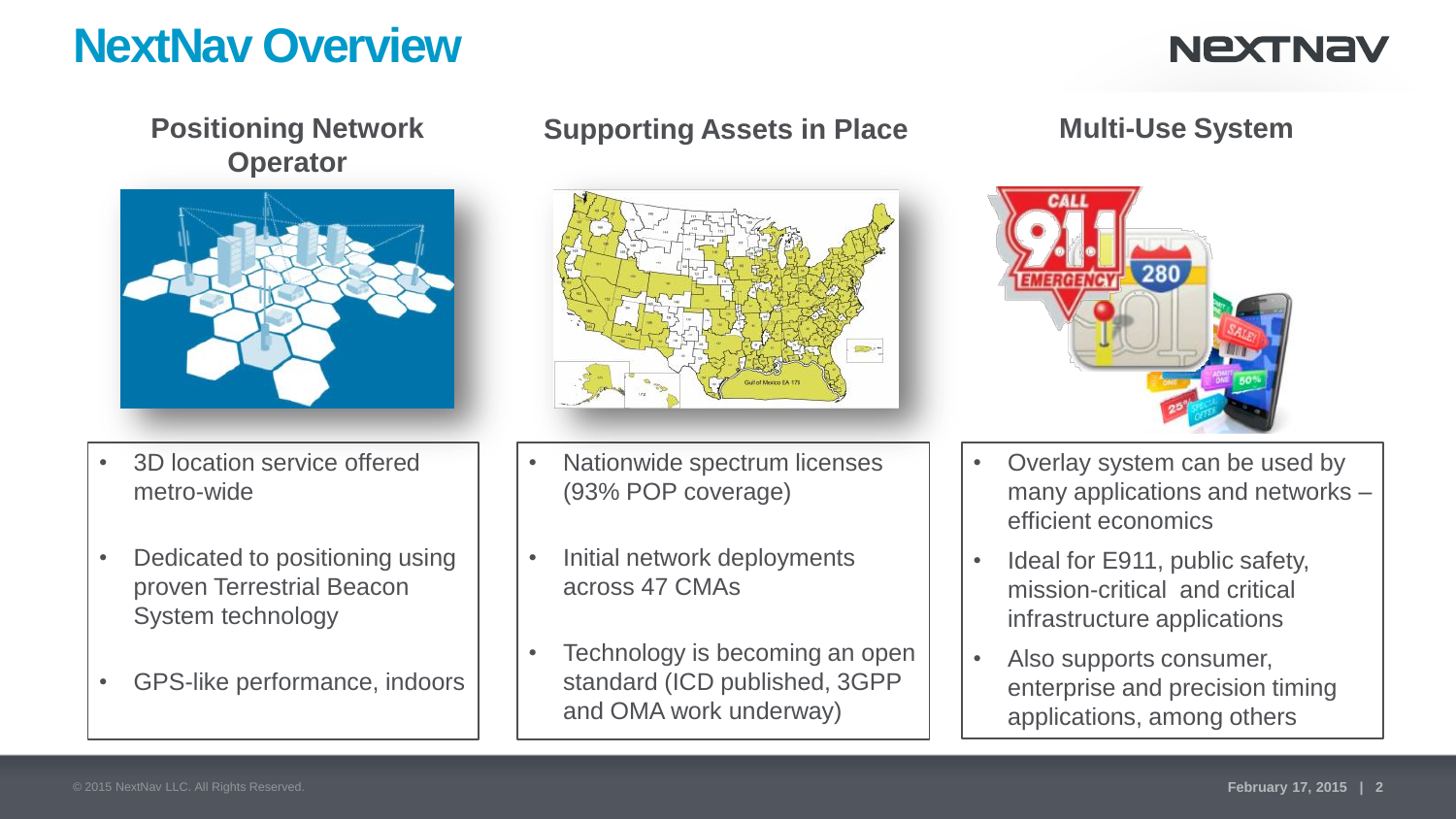# **Key E911 Considerations**

## NEXTNAY

- CSRICIII testing and the robust record in 07-114 provide useful indicative data about challenges, solutions and testing in wireless E911 geolocation
- GPS with cellular aiding works poorly in urban morphologies gpsOne (excluding cell sector-based positioning) demonstrated only 76% indoor yield, and about 16% accuracy
	- Even with a blend of outdoor calls, new approaches will be required
	- Future cellular positioning enhancement may vary by implementation, and incentives could be adverse (revenue generating spectrum vs. positioning accuracy)
- All technical solutions (address-based or coordinate-based) must prove accuracy in a structured test bed
	- Accuracy by morphology (urban, suburban, rural etc.) is established for each technology
	- Allows reasonable projection of results to counties with differing urban/suburban/rural mix (eg. San Francisco vs Alameda)
- Dispatchable Location of caller is Gold Standard (not address of nearby access point)
	- Differing DL technologies provide differing levels of accurate location of caller (vs access point)
	- In absence of accurate DL, vertical location information is critical in urban areas
	- NEAD database not permitted for commercial purposes, and must address privacy and cyber-security issues
- FCC has empowered the local PSAP's nationwide to become the 'eyes' and 'ears' of the bureau and monitor performance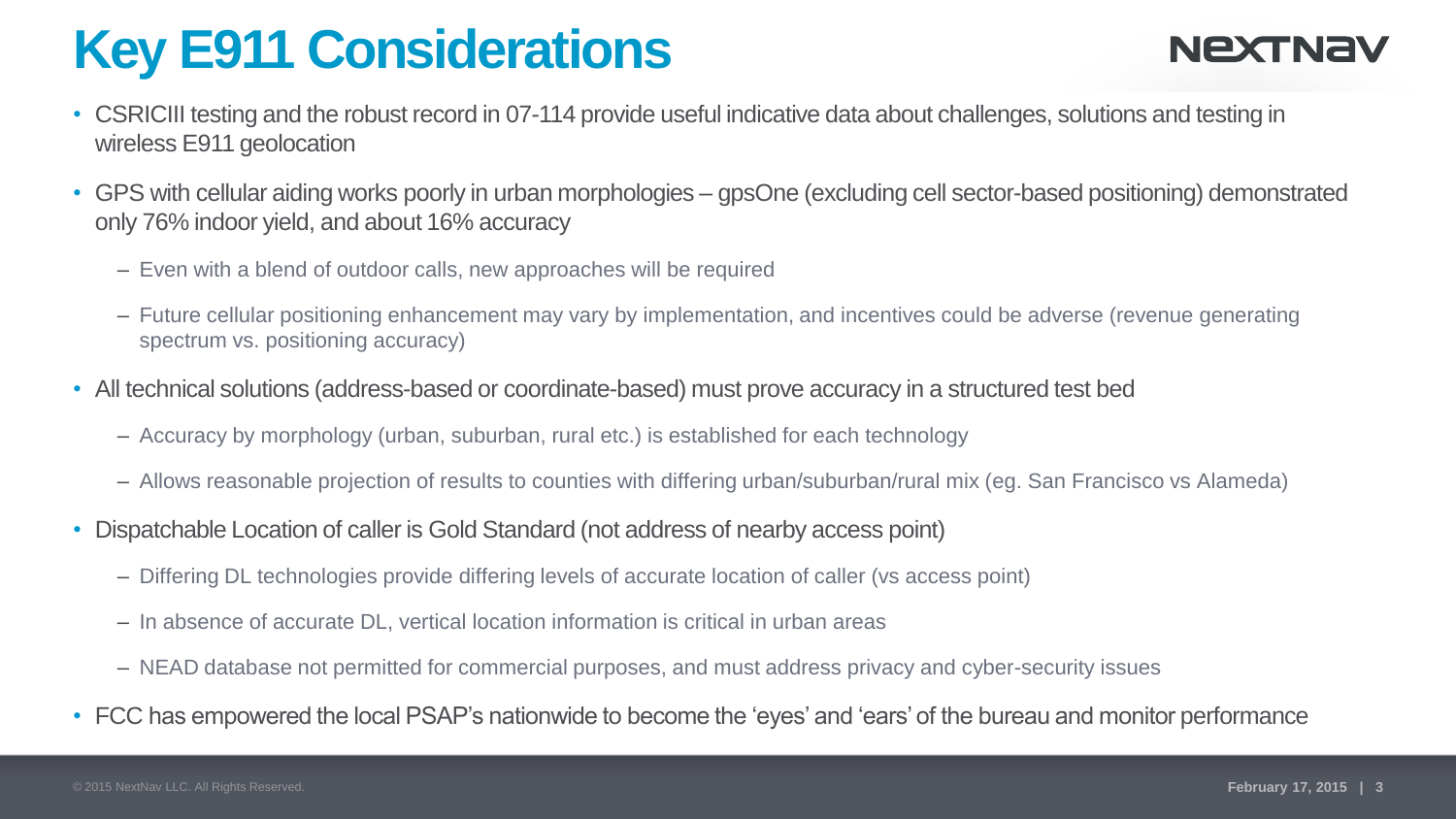# **Terrestrial Beacon System**

## **NEXTNAV**

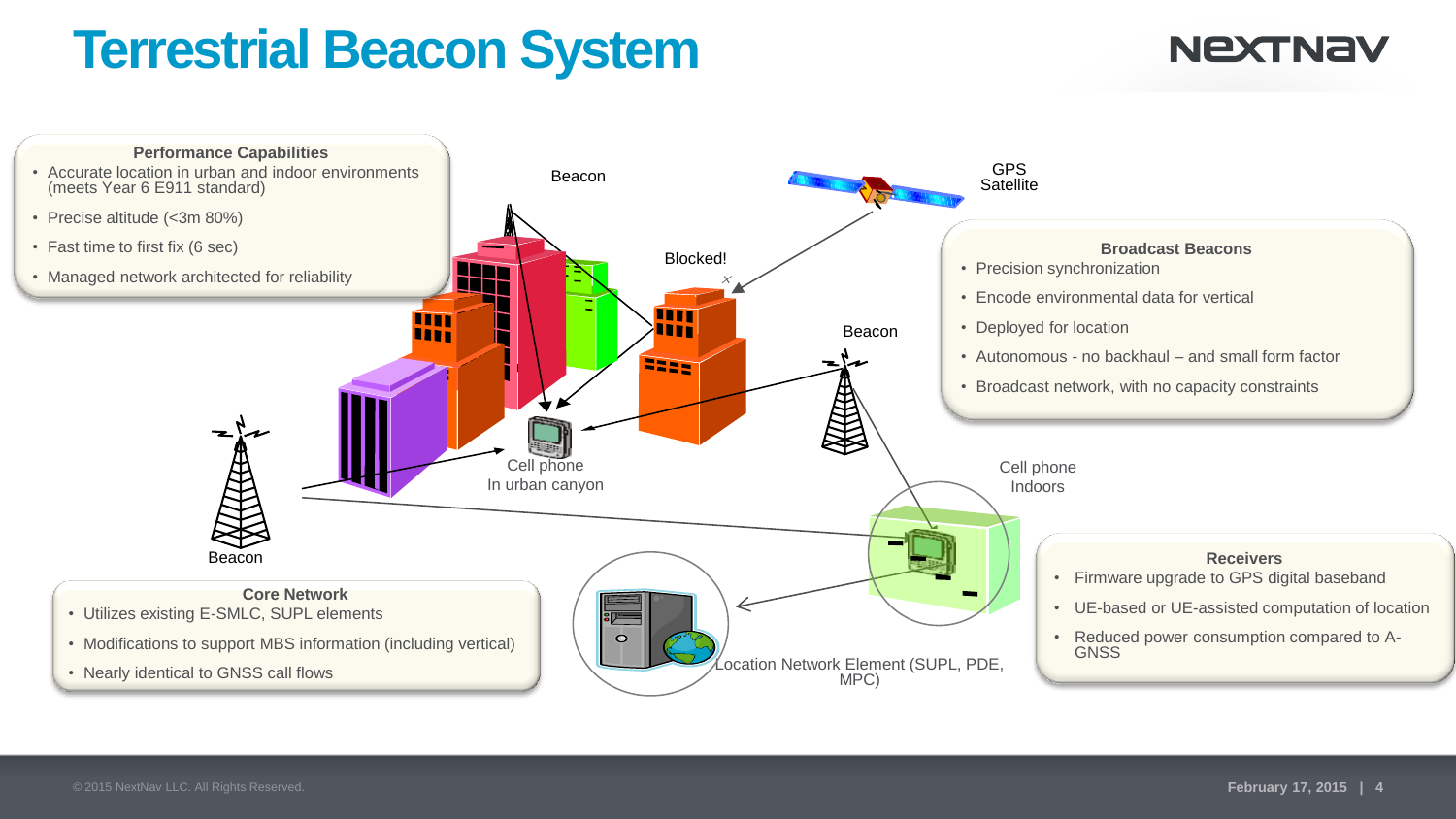## **Metro Wide Coverage of a TBS System**

## **NEXTNAV**



- Market-wide coverage with no holes, consistent accuracy and 95%+ yield
- Significantly lower site-density than cellular
- Network designed and managed for highperformance location
- GPS-like location can be rapidly integrated into existing systems and processes